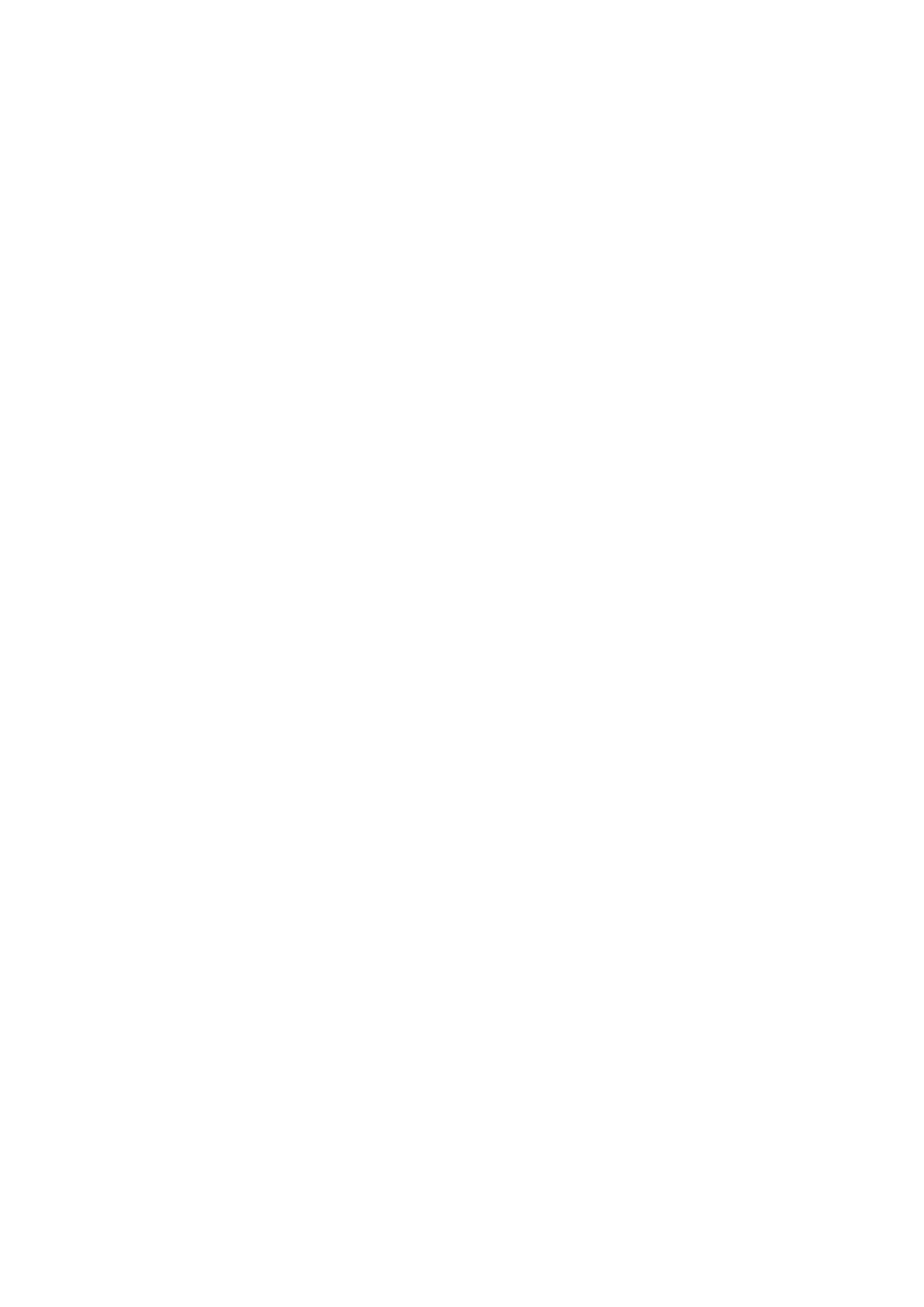interaction. Zwicky [5] reported that the collision of the stars increases frequently when the compactness of a galaxy increases and the matter is ejected in different forms. When two galaxies with compact nuclei collide, an isolated compact galaxy will be formed [6]. Observationally, it is found that the compact galaxies are related to normal galaxies, compact galaxies, or even with both of them. Some galaxies are highly compact, called Ultra Compact Dwarf galaxies (UCDs) [7], the sizes, velocity dispersion, and luminosities of which are similar to the dwarf galaxy cores but they have a higher massto-light ratio than even the largest globular clusters [8]. The blue compact dwarf galaxies (BCDs) are the blue colored galaxies having enormous starburst activities and normally higher central surface brightness in comparison to ordinary dwarf irregular galaxies [9], which is explained to be formed by the gas-rich dwarf-dwarf mergers [10, 11]. The BCDs may also be formed by the central starburst supported by the natural gas accretion from the local environment [12, 13].

In this work, the spectroscopic and photometric analysis of a star-forming interacting dwarf galaxy PGC 030133 is performed. The star formation rate (SFR) and line metallicity are calculated by using  $H_{\alpha}$  line flux in spectroscopy while the structural parameters like effective radius, half-light radius, and ellipticity are calculated in photometry.

#### **2. MATERIALS AND METHODS**

#### **2.1 Sample Selection**

A star-forming class of interacting dwarf galaxies, PGC 030133 is selected from the catalog prepared by Paudel *et al.* [14] based on low redshift  $(z =$ 0.0036) and compactness. The galaxy PGC 030133 is located in the sky position R. A.  $(J2000 =$ 10:19:01.49) and Dec. (J2000 =  $+21:17:00.96$ ) at an adopted distance of 24.80 Mpc with a line-of-sight radial velocity of 1080 km/s. Its g and r-band magnitudes are 14.56 mag. and 14.34 mag. respectively, and the total absolute B-band magnitude is -17.11 mag. The logarithmic value of the stellar mass of the galaxy is  $8.86 M_{\odot}$ . The *g-r-i* combined tri-color image of the galaxy PGC 030133 obtained from the Legacy survey is shown in Fig. 1(a). The galaxy has compact morphology with its bright center as compared to the outer part. A reddish, extended tail-like structure can be seen towards the north direction emanated from the galaxy.



Fig. 1: (a) Optical image of PGC 030133. The image is obtained from the SDSS sky-server. (b) The optical spectrum of the galaxy PGC 030133. Position of the emission lines  $H_{\alpha}$ ,  $H_{\beta}$ ,  $H_{\gamma}$ ,  $H_{\delta}$  doublet OIII, OI, SII, and doublet NII are identified and are shown in the spectrum. The X-axis is rest-frame wavelength and Y-axis is flux.

In Fig. 1(b), the SDSS optical spectrum of the galaxy PGC 030133 obtained from the SDSS archival data is shown in the wavelength range of 3800 Å to 7000 Å. Several prominent emission lines such as H*α*, H*β*, H*γ*, H*δ*, doublet OIII, OI, SII, and doublet NII in the spectrum can be seen along with some small absorption lines and highlighted some of the prominent emission lines, mainly Balmer lines. The strongest emission line is OIII*5007*, and the second strong line is H*α*.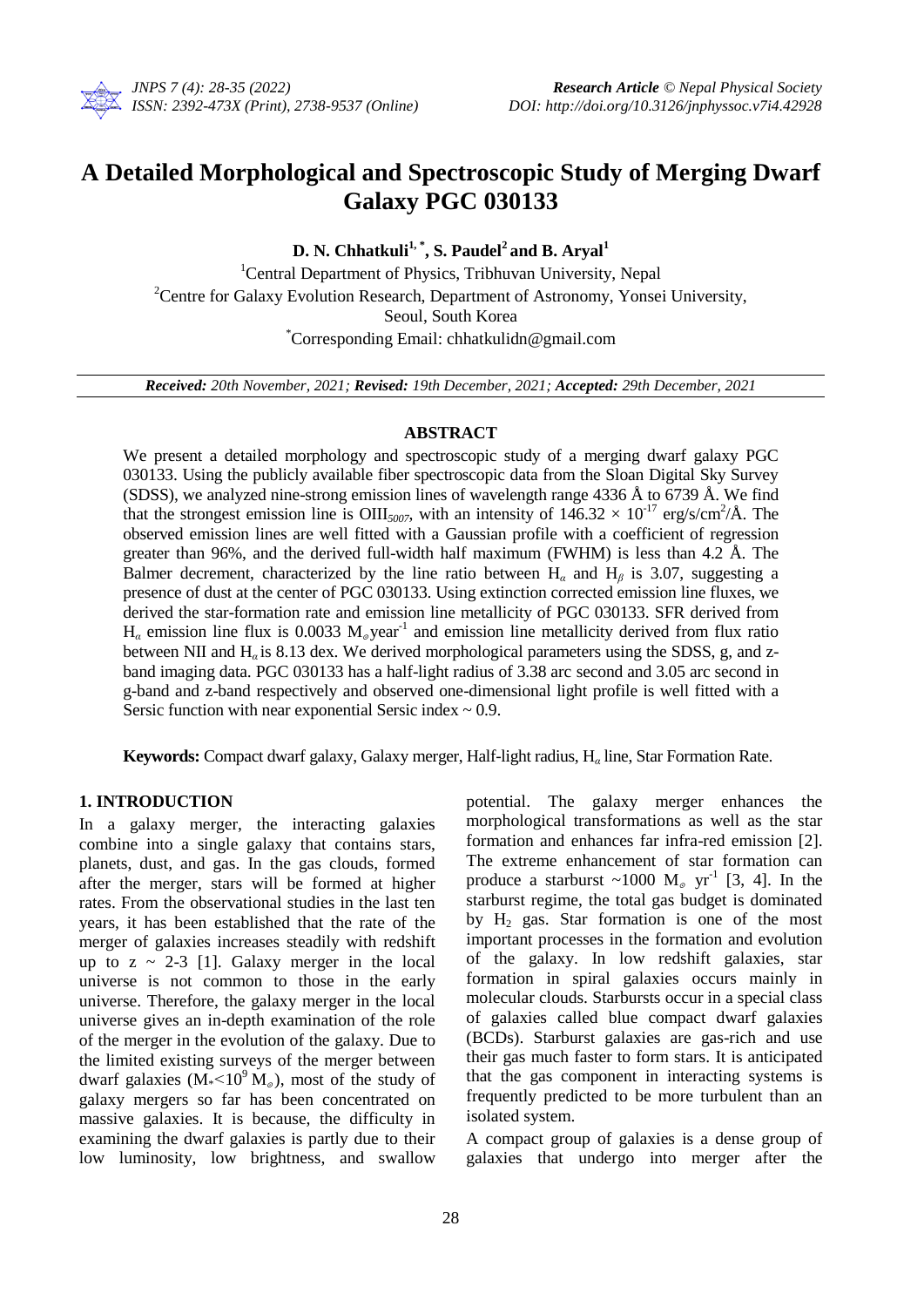#### **2.2 Data Analysis**

#### **(a) Spectroscopic Analysis**

In this work, we tend to largely use the Sloan Digital Sky Survey (SDSS) archival data to measure the morphological and chemical parameters of the galaxies. The SDSS Data Archive Server (DAS) is used to get the SDSS g and r-band images and fiber-spectrum which are already wellcalibrated. Both images and spectrum data are in fits file format. The SDSS fiber has a diameter of three arc seconds. Therefore, only a tiny fraction of the galaxy area of the central region is covered by the spectroscopic data. The spectral line profile is considered to be gaussian in nature and the Gaussian distribution function is defined by Squires *et al.* [15] as

$$
f_G(x) = \frac{1}{\sqrt{2\pi\sigma^2}} e^{\frac{-(x-\mu)2}{2\sigma^2}}
$$
 (1)

Where,  $x$  is a normal random variable,  $\mu$  is the mean deviation and  $\sigma$  is the standard deviation of the distribution.

Some strongest emission lines will be presented in this paper, along with their Gaussian parameters enlisted in a separate table. Then the corresponding elements will be identified. A median of the flux of the spectrum range  $\pm 100$  from the center of the emission line was taken and subtracted the continuum flux before fitting each of the emission lines. Furthermore, the star formation rate (SFR), the hydrogen line ratio, metallicity, dust extinction will be calculated. The Gaussian area of the H*<sup>α</sup>* emission line will be used to calculate the star formation rate of the galaxy. The SFR will be calculated by adopting the empirical formula proposed by Kennicutt [16] as follows:

SFR 
$$
(M_{\phi}year^{-1}) = 7.9 \times 10^{-42} \sum L (H_{a})
$$
 (ergs s<sup>-1</sup>) (2)

Where  $\sum L(H_a)$  is the total luminosity of the H<sub>*a*</sub> line which will be calculated by using the area of the Gaussian fits. The calibration provided by Marino *et al.* [17] will be used to calculate the emission line metallicity by using a line ratio between H*<sup>α</sup>* and NII which is given by

$$
12 + \log (O/H) = 8.743 + 0.462 \times \log (NII/Ha)
$$
 (3)

The line ratio between  $H_{\alpha}$  and  $H_{\beta}$  fluxes is called Blamer decrement c. The theoretical value of  $c_0 =$ 2.86 for an electron temperature of  $10^4$ K and electron density of  $10^2$  cm<sup>-3</sup> [18, 19]. Now extinction coefficient  $E(B - V) = 1.97 \times \log(c/c_0)$ .

Total extinction  $A(H_{\alpha}) = 2.45$  E(B-V) in H<sub>*a*</sub> band. Also, the emitted and observed fluxes of  $H_a$  can be related as  $A(H_\alpha) = -2.5 \log [F(H_\alpha)_{obs}/F(H_\alpha)_{em}]$ . Then the emitted flux,  $F(H_{\alpha})_{em}$  can be calculated which will be used to calculate the SFR after extinction correction.

## **(b) Photometric Analysis**

For photometric analysis, we do surface photometry on the r-band optical image of the galaxy because of its higher signal-to-noise ratio as compared to other bands. The major axis light profile of the galaxy is extracted by using the Image Reduction and Analysis Facility (IRAF) task ellipse and the best fitted elliptical isophotes are drawn on the image as described by Jedrzejewski [20], thereby producing several structural parameters of the galaxy such as ellipticity, position angle, effective radius, intensity and so on which are important tools to know the morphology and evolution of the galaxy.

To find the size of a galaxy, we use either a parametric approach or a non-parametric approach. In the former approach, the observed light profile of the galaxy is approximated into parametric functions such as exponential or de Vaucouleur functions which are the special cases of Sersic function [21] defined as

$$
I(R) = I_e \exp\left\{-b_n \left[\left(\frac{R}{R_e}\right)^{1/n} - 1\right]\right\}
$$
 (4)

Here, R*<sup>e</sup>* is the effective radius of the galaxy at which the intensity is I*<sup>e</sup>* . n is called Sersic index which defines the 'shape' of the profile.  $b_n$  is a function of n which is selected to make sure that the radius R*<sup>e</sup>* encloses half of the profile's total luminosity. The observed light profile is modeled with the Sersic function and the best fitted effective radius R*<sup>e</sup>* and surface brightness μ*<sup>e</sup>* of the galaxy are obtained as free parameters.

Out of many methods in the non-parametric approach, the Petrosian method is used to find the half-light radius R*h*. At first, Petrosian radius a*p*, [22, 23] is defined, which is the distance from the center of the galaxy at which the surface brightness at a radial distance R is 20 percent of the average surface brightness within that radius. It is assumed that the total flux of the galaxy is covered within the distance of  $2a_p$ . Once we know the total flux of the galaxy, the galactocentric distance at which total flux is half can be calculated, which is called half-light radius h*r*.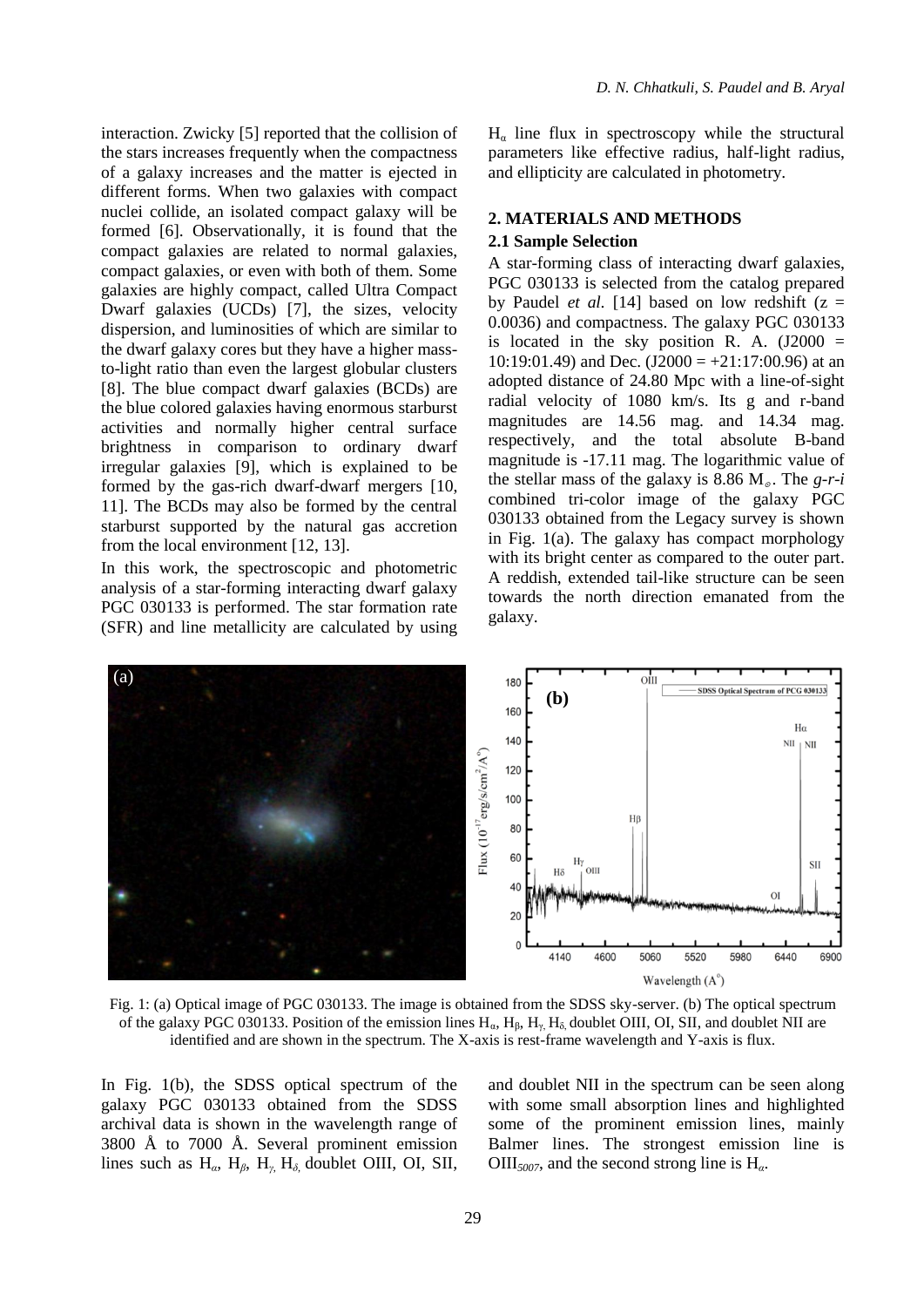## **3. RESULTS AND DISCUSSION**

## **3.1 Spectroscopy**

Nine main emission lines: H*δ*, H*β*, OIII*4960*, OIII*5007*, H*α*, NII*6584*, NII*6551*, SII*6717*, and SII*<sup>6733</sup>* are determined from the spectrum of the galaxy PGC 030133 [Fig. 1(b)] and only six prominent lines of them are shown in Fig. 2 along with their Gaussian fits. The solid line represents the Gaussian distribution and the dots represent the observed data. The error bars are also shown in the Gaussian curves. We can see that there is an excellent agreement of the observed data with the normal distribution. The doublets OIII, NII, and SII have two different emission lines of each. The Balmer lines,  $H_{\alpha}$ ,  $H_{\beta}$  and  $H_{\delta}$  are sensitive to the galaxies' gas-mass and star-formation rate. The H*α*, principally, is a well-known tracer of star-formation and is widely used to calculate the star-formation rate of the gas-rich galaxies. Heavier elements OIII and NII emission fluxes are used to calculate the star-forming galaxies' emission line metallicity.



Fig. 2: Six main emission lines  $(H_{\delta_1} H_{\beta_2} OIII_{4960}, OIII_{5007}, H_{\alpha_1}$  and NII<sub>6584</sub>) of Gaussian fitting procedure for the galaxy PGC 030133 are shown. We show a conservative estimate of the flux error in the plot, i.e., 10 % of the observed flux provided by the SDSS webpage (https://www.sdss.org/dr15/spectro/caveats/). The major cause of the broadening of the characteristic line is the Doppler broadening. The wavelengths given in the X-axis are redshift corrected.

The Gaussian parameters of the nine strongest emission lines of the galaxy PGC 030133 are enlisted in Table 1. The wavelength  $(\lambda_p)$  in angstrom corresponding to the peak intensity, the value of peak intensity  $(10^{-17} \text{ erg/s/cm}^2/\text{\AA})$ , area of the Gaussian curve  $(10^{-17} \text{ erg/s/cm}^2/\text{\AA})$ , the height of the Gaussian fits  $(10^{-17} \text{ erg/s/cm}^2/\text{\AA})$ , the positional difference between Gaussian peak and the observed peak (offset) and coefficient of regression  $R^2$  are recorded corresponding to different elements: H*δ*, H*β*, OIII*4960*, OIII*5007*,

NII*6584*, H*α*, NII*6551*, SII*<sup>6717</sup>* and SII*<sup>6733</sup>* responsible for the characteristic lines of the galaxy. We can see from Table 1 that, OIII*<sup>5007</sup>* has a maximum intensity of  $146.32 \times 10^{-17}$  erg/s/cm<sup>2</sup>/Å, corresponding to the central wavelength 5007 Å. The second strongest intensity is  $116.84 \times 10^{-17}$ erg/s/cm<sup>2</sup>/Å corresponding to wavelength 6565 Å, which is due to  $H_\alpha$  emission. The value of the coefficient of regression is more than 96% suggesting that the fitted curves almost agree with the Gaussian distribution.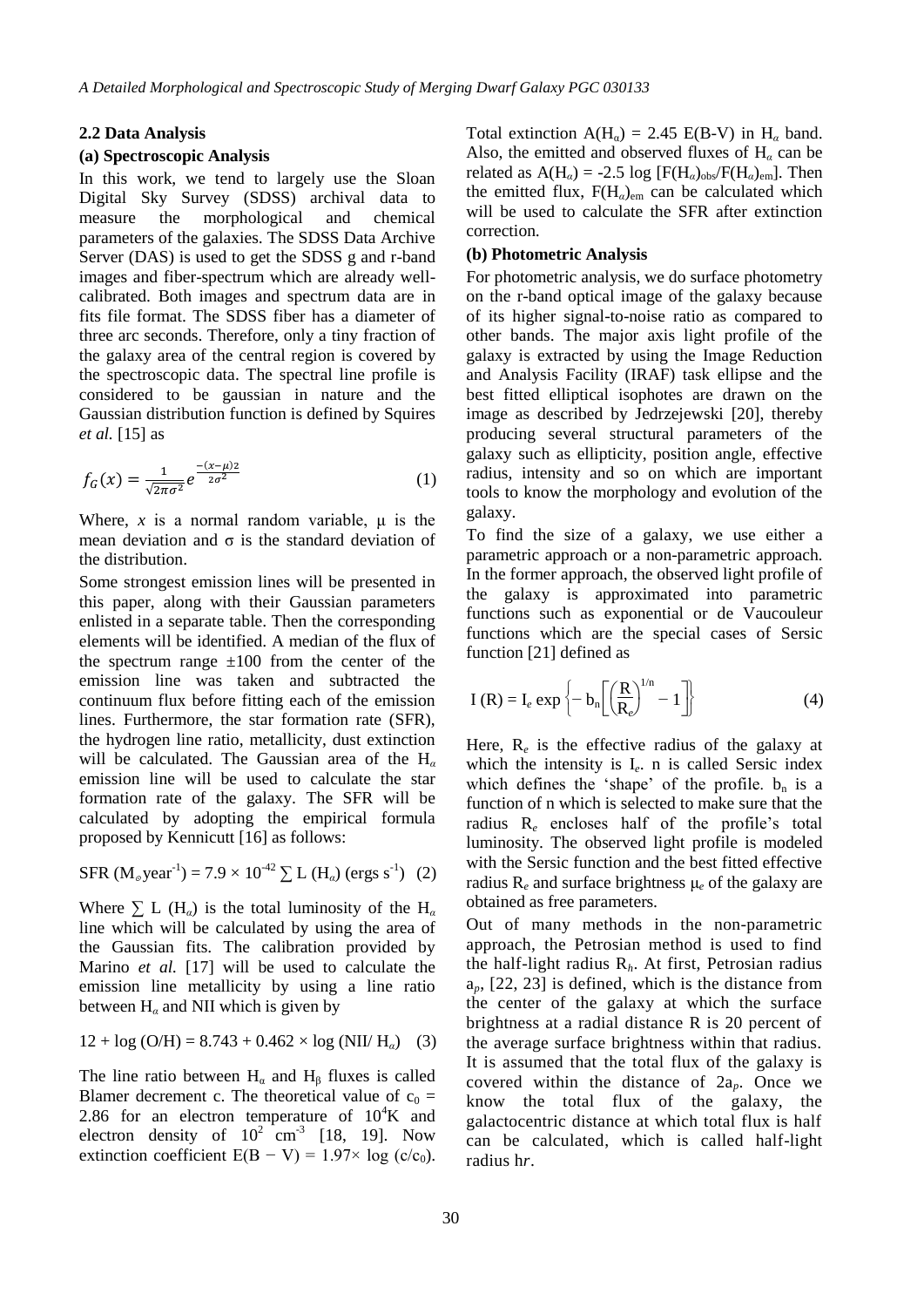| <b>Elements</b>  | $H_{\delta}$ | $H_{\beta}$ | OIII <sub>4960</sub> | $\text{OIII}_{5007}$ | $\mathrm{NII}_{6584}$ | $H_{\alpha}$ | $\mathrm{NII}_{6551}$ | $\mathrm{SH}_{6717}$ | $\text{SII}_{6733}$ |
|------------------|--------------|-------------|----------------------|----------------------|-----------------------|--------------|-----------------------|----------------------|---------------------|
| Wavelength       | 4341         | 4862        | 4960                 | 5007                 | 6584                  | 6565         | 6551                  | 6717                 | 6733                |
| <b>Intensity</b> | 23.91        | 56.13       | 47.29                | 146.32               | 12.93                 | 116.84       | 4.18                  | 22.43                | 15.17               |
| Area             | 68.18        | 163.25      | 153.58               | 457.05               | 62.57                 | 501.81       | 19.28                 | 101.20               | 68.00               |
| Height           | 25.72        | 60.32       | 52.65                | 158.58               | 14.11                 | 121.10       | 4.69                  | 23.49                | 16.82               |
| <b>Offset</b>    | $+0.14$      | $-0.29$     | $+0.44$              | $-0.43$              | $-0.70$               | $+0.36$      | $+1.32$               | $-0.47$              | $+0.66$             |
| $\mathbb{R}^2$   | 0.97         | 0.99        | 0.99                 | 9.99                 | 0.96                  | 0.99         | 0.96                  | 0.99                 | 0.97                |

**Table 1: Preferred Gaussian parameters of the Gaussian fits are listed in this Table.** 

The negative value of the offset of the Gaussian distribution of H*β*, OIII*5007*, NII*6584*, and SII*<sup>6717</sup>* shows that the curves have negative skewness and they have a long left-hand tail as compared to righthand tail. In the same way, the positive value of the offset of the Gaussian distribution of H*δ*, OIII*4960*, H*α*, NII*6551*, and SII*<sup>6733</sup>* shows that the curves have positive skewness and they have a long right-hand tail as compared to left-hand tail.

# **Star Formation Rate**

Star Formation Rate (SFR) of the galaxy PGC 030133 calculated by using equation (2) is found to be 0.0029  $M_{\circ}$  year<sup>-1</sup> before extinction correction and  $0.0033$   $M<sub>o</sub>$  year<sup>-1</sup> after extinction correction. We can see that the SFR of the galaxy calculated after extinction correction is more than that before correction indicating that the observed flux of the galaxy is more than the actual flux. The calculated value of SFR of the galaxy is remarkably low  $(0.0033 \text{ M}_{\circ} \text{ year}^{-1})$  as compared to its catalog value derived by using FUV flux. This is because of the large area coverage of FUV as compared to the SDSS 3" central region. It indicates that just a

fraction of star formation occurs in the central part of the galaxy.

The line ratio  $(c) = 3.07$ . This shows that the line ratio of the galaxies is slightly greater than its theoretical value (2.8). The higher value of c suggests the presence of dust at the center and the dust absorbs lower wavelength light more efficiently than higher wavelength light. The line ratio NII*6584*/ H*<sup>α</sup>* = 62.57/501.81 = 0.125. Line metallicity calculated by using this line ratio from equation (3) is  $12 + \log (O/H) = 8.13$  dex which suggests that the PGC 030133 overall has metal content nearly three times lower than the sun.

## **3.2 Photometry**

From the photometric calculations, several structural parameters of the galaxy PGC 030133 are obtained which are listed in Table 2. The first, second, third, fourth, fifth, and sixth columns represent the band of filter, mean surface brightness, effective radius, Sersic index, magnitude, and half-light radius respectively of g and z bands.

| <b>Band</b> | M. S. B.Mag/arc $sec2$ | $\mathbf{R}_{e}$ (arcsec) |      | $mg$ (mag.) | $hr$ (arcsec) |
|-------------|------------------------|---------------------------|------|-------------|---------------|
|             | 21.89                  | 9.05                      | 0.98 | 15.55       | 3.38          |
| ▵           | 41.19                  | 8.00                      | 0.89 | 14.92       | 3.05          |

**Table 2: Global structural parameters of PGC 030133.**

The angle made by the semi-major axis of the galaxy with the north celestial pole is called position angle and it gives the orientation of the galaxy. The radial profiles of position angle (PA) and ellipticity are shown in Fig. 3. From the figure, it seems that the position angle and ellipticity vary randomly as free parameters around the central region and it is almost constant in outer regions from the center of the galaxy both in g-band [Fig.  $3(a)$ ] and z-band [Fig.  $3(b)$ ].

From the Sersic modeling of the observed light profile in the parametric method, the effective radius of the galaxy is obtained to be 21.89 arcsec and 21.13 arcsec in g and z-bands respectively. The modeled major axis light profiles at g-band [Fig. 4(a)] and z-band [Fig. (b)] are shown in Fig. 4. It is found that the modeled best-fitted line perfectly coincides with the observed data and hence, the observed light profile can be well modeled with a simple Sersic function with a Sersic index of ~0.9 (near exponential).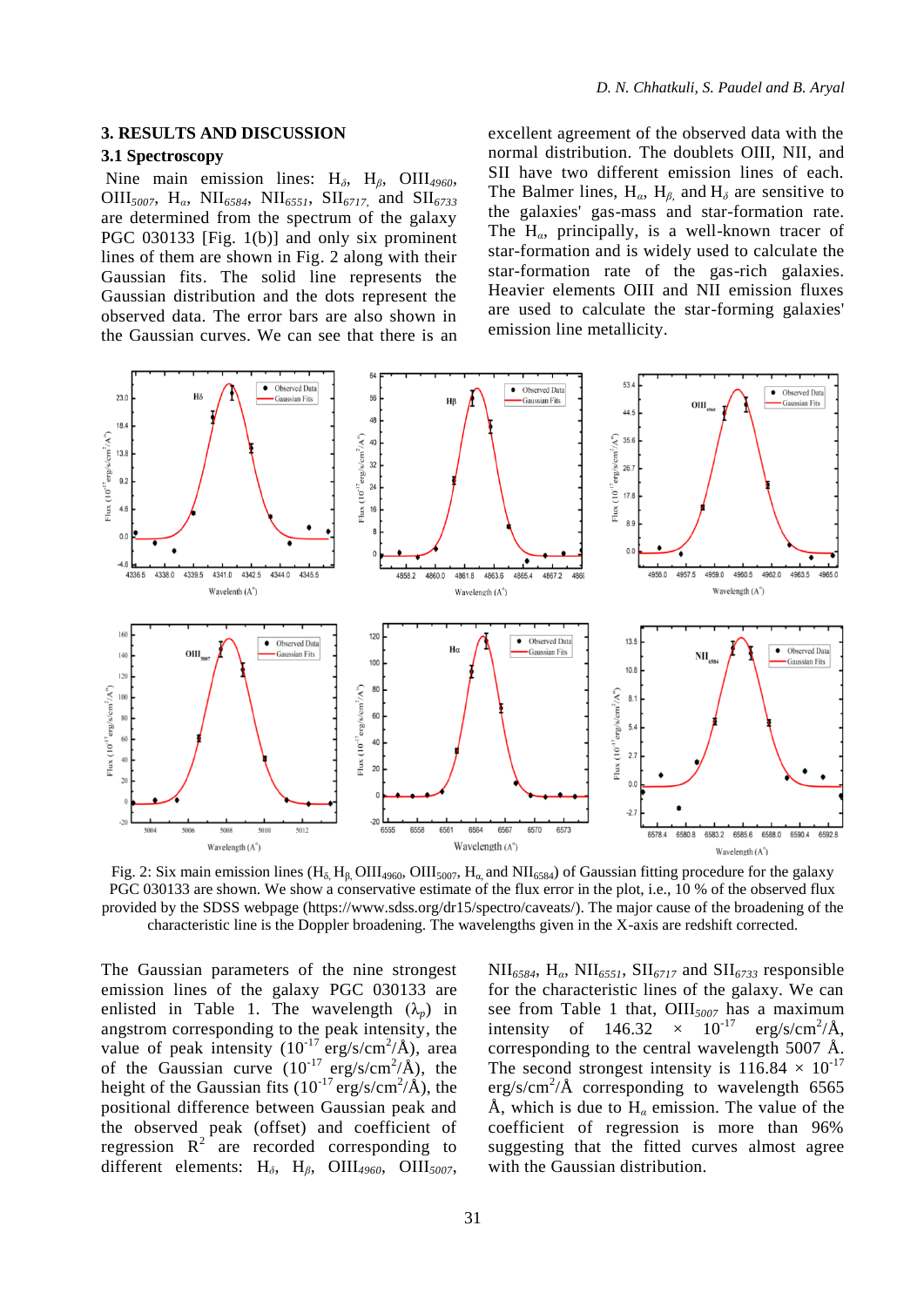The half-life radius (h*r*) is obtained from the nonparametric approach that better represents the overall size of the galaxy. At first, a Petrosian radius  $a_p$  is calculated at  $n = 0.2$ ; as shown in Fig. 5(a) for g-band. It is assumed that radius  $2a_p$  covers most of the galactic light and calculates a half-light radius for that total light as shown in Fig. 5(b). The same is done for the z-band as shown in Fig. 5. The derived Petrosian radius for this galaxy is 17.34 arcsec in g-band and 16.14 arcsec in z-band. Using the Petrosian method in the parametric approach, the half-light radii obtained are 3.38 arcsec and 3.05 arcsec respectively in g and z-bands. Thus, we do not need to know the endpoint of the galaxy to find its size.



Fig. 3: Radial profiles of position angle (PA) and ellipticity



Fig. 4: Sersic modeling of the observed light profile of the galaxy PGC 030133



Fig. 5: Radial profile of Petrosian index and cumulative intensity at g-band and z-band respectively.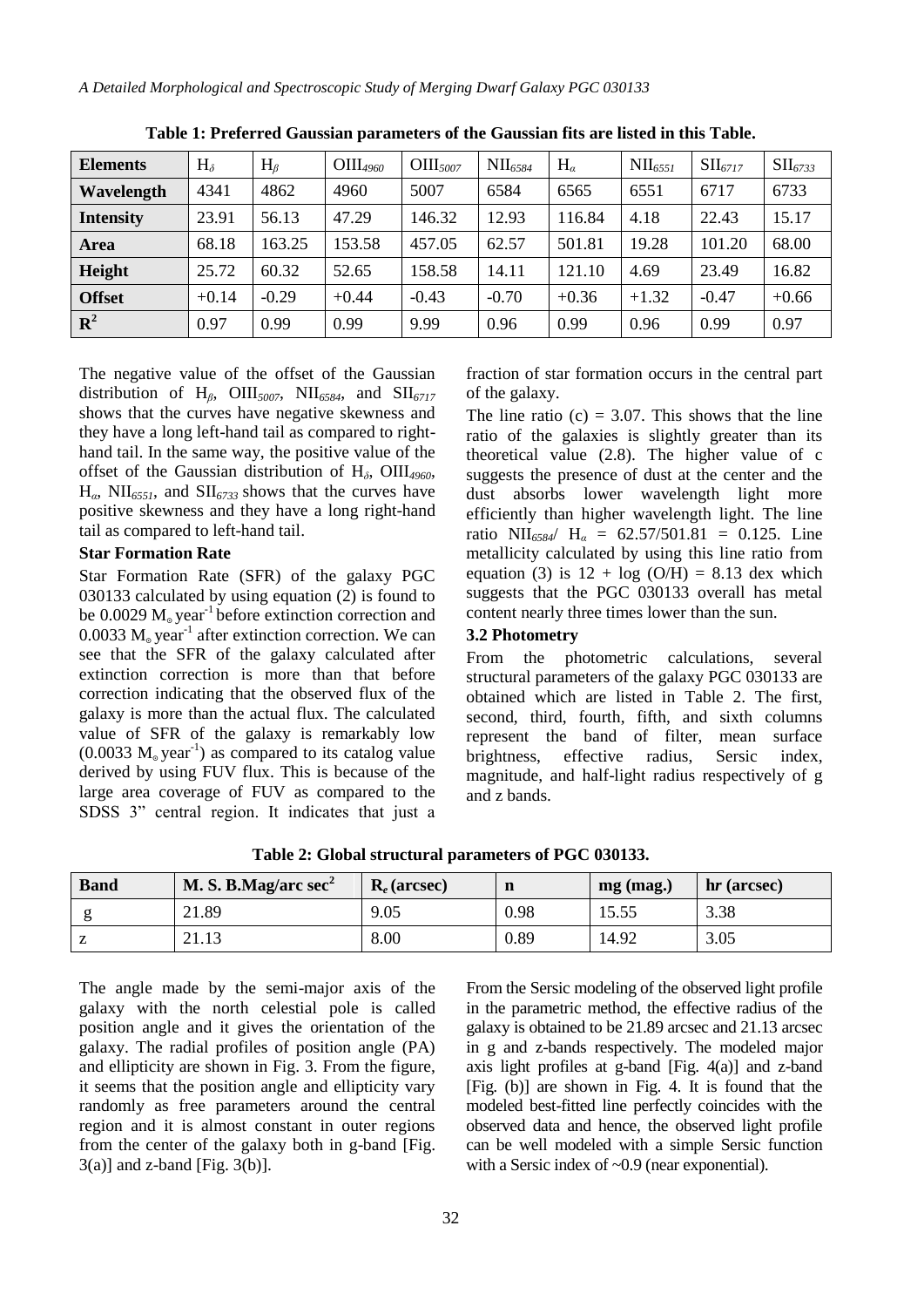#### **Comparison with previous work**

We studied spectroscopic and morphological properties of a merging dwarf galaxy PGC 030133. It is a blue compact dwarf galaxy (BCD). Merging features in BCD-type galaxies are rare. Recent literature shows VCC 848 and UM 448 are the two well-studied BCD galaxies. An optical color of both VCC 848 and UM 448 is shown in Fig. 6. Zhang *et al.* have identified a shell feature BCD (VCC 848) in the Virgo cluster [24, 25]. Compare to VCC 848, PGC 030133 is one magnitude fainter and 0.2 dex bluer in g-r color. The color difference can be well explained by comparing their surrounding environment and gas mass fraction. VCC 848 has 5 times lower gas-mass fraction compared to PGC 030133. Both, VCC 848 and PGC 030133 have a similar half-light radius of  $\sim$ 9". Another study of interacting BCD type galaxy is UM 448, located in a field environment [26]. A resolved spectroscopic study revealed that UM 448 is producing new stars at a staggering pace, i.e., 0.8  $M_{\circ}$  year<sup>-1,</sup> and has overall emission line metallicity  $12 + \log(O/H) = 8.15$  dex.



Fig. 6: Example of previously studied merging dwarf galaxies: VCC 848 and UM 448. The images are obtained from the SDSS sky server.

# **4. CONCLUSION**

From the spectroscopic and photometric analysis of the compact dwarf galaxy, PGC 030133 which is formed just after the merger, different conclusions are drawn based on the observations and calculations. The selected emission lines from the optical spectrum of galaxy PGC 030133 have a coefficient of regression, of more than 96% which indicates almost perfect agreement with Gaussian fits. The star formation rate and line metallicity are calculated by using  $H_a$  flux. The derived SFR after extinction correction is 0.0033  $M_{\circ}$  year<sup>-1</sup> and its metallicity is 8.13 dex. This shows that the galaxy is a normal star-forming galaxy with total metal content three times lower than the Sun. A detailed morphological study of a compact dwarf galaxy, PGC 030133 is performed by using photometry and found that the major axis light profile can be well modeled with a simple Sersic function with near exponential Sersic index. The effective radius is calculated by modeling the observed light profile in the Sersic function and the half-light radius is

calculated by the Petrosian method. The derived values of half-light radius are 3.38 arcsec and 3.05 arcsec in g-band and z-band respectively.

#### **ACKNOWLEDGEMENTS**

We acknowledge the University Grants Commission of Nepal, for financial support by providing a Ph.D. Fellowship and Research Support Grant (Award No.: PhD-75/76-S & T-13) to carry out this research. We also acknowledge our anonymous referees for their valuable comments and suggestion. We would like to thank Mr. Rajesh Kumar Bachchan equally, for his remarkable efforts to help us in technical aspects.

This study is based on the archival images and spectra from the Sloan Digital Sky Survey (*http://www:sdss.org/collaboration/credits.html*).

#### **REFERENCES**

[1] Lotz, J. M.; Jonsson, P.; Cox, T. J.; Croton, D.; Primack, J. R.; Somerville, R. S. & Stewart, K. The